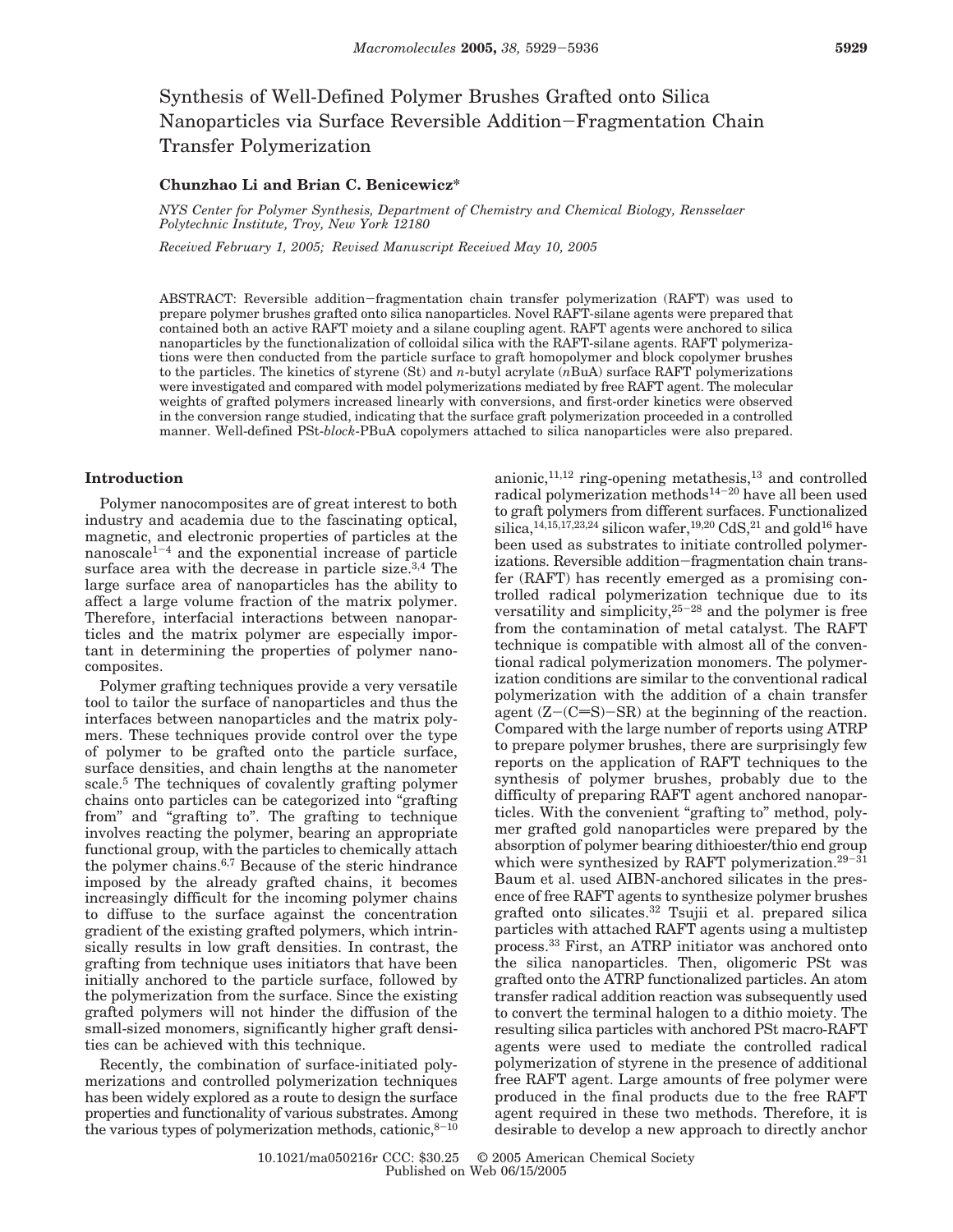RAFT agents to nanoparticle surfaces with high surface density and to prepare polymer grafted nanoparticles free from appreciable amounts of ungrafted polymer.

This paper reports the first synthesis of RAFT-silane coupling agents and their use to directly prepare RAFT agent anchored silica nanoparticles. The kinetics of styrene (St) and *n*-butyl acrylate (*n*BuA) graft polymerizations mediated by silica nanoparticles with anchored RAFT agents of varying surface density were examined and compared with the polymerizations mediated with free RAFT agents. Homopolymer and block copolymer grafted silica nanoparticles were also prepared and characterized.

### **Experimental Section**

**Materials.** Tetrahydrofuran (99.9%, Acros) was dried over CaH2 overnight and distilled before use. Styrene (99%, Acros) and *n*-butyl acrylate (99%, Acros) were passed through a basic alumina column to remove inhibitor and distilled under vacuum before use. Colloidal silica particles  $(D = 20 \text{ nm})$  of 30 wt % dispersed in methyl isobutyl ketone were kindly provided by Nissan Chemical. Allyl alcohol (99%), 2-bromopropionyl chloride (98%), and dimethylchlorosilane (96%) were purchased from Acros. The platinum $(0)-1,3$ -divinyl-1,1,3,3tetramethyldisiloxane complex (solution in xylene) and phenylmagnesium bromide (3.0 M in diethyl ether) were purchased from Aldrich. Unless otherwise specified, all chemicals were used as received.

**Measurements.** A Shimadzu GCMS-QP-5000 spectrometer equipped with SPB-5 column and EI source detector was used to identify reaction products and monitor the progress of the reaction. NMR spectra were recorded on a Varian 500 spectrometer using CDCl3 as solvent. FT-IR spectra were measured by a BioRad Excalibur FTS3000. UV-vis absorption spectra were taken on a Perkin-Elmer Lamda 4C UV/vis spectrophotometer. Elemental analysis was conducted by Midwest Microlab (Indianapolis, IN). Molecular weights and molecular weight distributions were determined using a Waters gelpermeation chromatograph equipped with a 515 HPLC pump, 2410 refractive index detector, and three Styragel columns (HR1, HR3, and HR4 in the effective molecular weight range of 100-5000, 500-30 000, and 5000-500 000, respectively) with THF as eluent at 30 °C and a flow rate of 1.0 mL/min. The gel permeation chromatography (GPC) system was calibrated with polystyrene standards obtained from Polymer Labs with molecular weights ranging from 580 to 377 400. Thermal gravimetric analysis (TGA) was done on a Perkin-Elmer 7 series instrument with Pyris software. Sample was heated from 50 to 900 °C at 20 °C min<sup>-1</sup> under a 20 mL min<sup>-1</sup> dry N2 flow. Transmission electron microscopic (TEM) observation was made on a JEOL transmission electron microscope JEM-1010 operated at 100 kV. The hydrodynamic radius of the particles was determined on a DynaPro-MS800 dynamic light scattering (DLS) instrument (Protein Solution, Lakewood, NJ) with a single detection angle at 90°. Particle hydrodynamic radius was calculated using Dynamics software (Protein Solutions).

**Allyl 2-Bromopropionate.** The synthesis of allyl 2-bromopropionate was carried out according to the methods in the literature. $^{\rm 12}$ 

**(3-(2-Bromopropionyl)propyl)dimethylchlorosilane (BPCS), 2**. The platinum(0)-1,3-divinyl-1,1,3,3-tetramethyldisiloxane complex (0.5 mL) was added to a mixture of allyl 2-bromopropionate (94.3 mmol, 18.2 g) and dimethylchlorosilane (165 mmol, 15.1 g), and the reaction mixture was refluxed for 3 h. The completion of the hydrosilylation reaction was monitored by GC-MS with the disappearance of the allyl 2-bromopropionate peak. The excess dimethylchlorosilane was removed under vacuum, yielding a deep yellow oil. The oily residue was diluted with 20 mL of dried hexane and passed through a short column of anhydrous  $Na<sub>2</sub>SO<sub>4</sub>$  to remove the catalyst. The obtained (3-(2-bromopropionyl)propyl)dimethylchlorosilane was used in the next step without further purification. GC-MS analysis showed that the reaction was nearly quantitative. <sup>1</sup>H NMR (500 MHz, CDCl<sub>3</sub>):  $\delta$  (ppm) 4.38  $(q, 1H, J = 7.1, BrCHCH<sub>3</sub>CO), 4.12-4.21$  (m, 2H, COOC*H*<sub>2</sub>-CH<sub>2</sub>), 1.83 (d, 3H,  $J = 7.1$ , BrCHC*H*<sub>3</sub>CO) 1.70-1.86 (m, 2H, COOCH2*CH*2CH2), 0.85-0.89 (m, COOCH2CH2*CH*2), 0.43 (s,  $(C\bm{H}_3)$ <sub>2</sub> SiCl).

**(3-(2-Bromopropionyl)propyl)dimethylmethoxysilane (BDMS), 3**. BPCS (52.8 mmol, 15.2 g) was added dropwise to a mixture of methanol (54.7 mmol, 1.75 g) and pyridine (69.8 mmol, 5.52 g) in 150 mL of anhydrous ethyl ether at 0 °C. After complete addition, the solution was stirred overnight at room temperature. The solution was filtered to remove the pyridine salt. The filtrate was washed three times with 5% sodium bicarbonate solution and then dried over anhydrous magnesium sulfate overnight. After removal of solvent, the pale yellow product was used in the next step without further purification. 1H NMR of the product did not show any signals attributable to the dimethylchlorosilane starting material. <sup>1</sup>H NMR (500 MHz, CDCl<sub>3</sub>):  $\delta$  (ppm) 4.34  $(q, 1H, J = 6.8, BrCHCH<sub>3</sub>CO), 4.05-4.15$  (m, 2H, COOC*H*<sub>2</sub>-CH<sub>2</sub>), 3.4 (s, 3H,  $(CH_3)_2$  SiOC*H*<sub>3</sub>), 1.80 (d, 3H,  $J = 6.8$ , BrCHC $H_3$ CO), 1.65-1.72 (m, COOCH<sub>2</sub>C $H_2$ CH<sub>2</sub>), 0.59-0.63 (m, COOCH2CH2*CH*2), 0.10 (s, (*CH*3)2 SiOCH3).

**(3-(2-Dithiobenzoatepropionyl)propyl)dimethylmethoxysilane, RAFT-Silane Agent, 4**. Phenylmagnesium bromide (5 mL, 3 M solution in ethyl ether) was added to a 100 mL round-bottom flask and diluted to 20 mL with anhydrous THF. Carbon disulfide (15.8 mmol, 1.23 g) was added dropwise to this mixture and stirred for 0.5 h at room temperature. (3-(2-Bromopropionyl)propyl)dimethylmethoxysilane (BDMS), **3** (19 mmol, 5.3 g), was added dropwise to the dark red solution, and the mixture was stirred for another 6 h. Water was added to the mixture, and the organic product was extracted with diethyl ether  $(3 \times 50 \text{ mL})$ , then dried with anhydrous magnesium sulfate overnight, and filtered. After removal of solvent and purification via silica gel column chromatography (5:1 mixture of hexane and ethyl ether), pure RAFT-silane **4** was obtained as a red oil (2.02 g, 38% yield). <sup>1</sup>H NMR (500 MHz, CDCl<sub>3</sub>): δ (ppm) 7.97-8.00 (d, 2H, aromatic ring), 7.50-7.53 (t, 1H, aromatic ring), 7.35-7.38 (t, 2H, aromatic ring), 4.75 (q, 1H,  $J = 7.4$ , SCHCH<sub>3</sub>CO), 4.05-4.18 (m, 2H, COO*CH*2CH2), 3.4 (s, 3H, (CH3)2 SiO*CH*3), 1.68  $(d, 3H, J = 7.4, \text{SCHCH}_3CO), 1.66-1.74 \text{ (m, COOCH}_2CH_2CH_2),$ 0.59-0.63 (m, COOCH<sub>2</sub>CH<sub>2</sub>CH<sub>2</sub>), 0.10 (s, (CH<sub>3</sub>)<sub>2</sub> SiOCH<sub>3</sub>). <sup>13</sup>C NMR (125 MHz, CDCl<sub>3</sub>): δ (ppm) 226.2 (C=S), 171.4 (C=O), 144.6, 132.9, 128.6, 127.2, 68.3, 50.5, 48.8, 22.6, 16.7, 11.9,  $-2.5$ . IR (NaCl disk): 2954, 1735 (C=O), 1046 cm<sup>-1</sup> (C=S). Anal. Calcd: C, 53.93%; H, 6.74%; S, 17.98%. Found: C, 54.12%; H, 6.59%; S, 18.03%.

**General Procedure for RAFT Agent Immobilization Reaction.** Colloidal silica particle suspension (48 mL of 30 wt  $\%$  SiO<sub>2</sub> in MIBK, *D* 20 nm), **4** (1.7 mmol, 0.61 g), and dried THF (6 mL) were added to a three-neck round-bottom flask. The reaction mixture was heated at 85 °C under  $N_2$  protection overnight and then cooled to room temperature. The reaction mixture was then precipitated into a large amount of hexanes (500 mL). The particles were recovered by centrifugation at 3000 rpm for 15 min. The particles were then redissolved in 20 mL of acetone and reprecipitated in 200 mL of hexanes again. This dissolution-precipitation procedure was repeated another three times until the supernatant layer after centrifugation was colorless. The red RAFT agent anchored nanoparticles **5** were dried at room temperature (13.4 g, 93% yield).

**Styrene Graft Polymerization from RAFT Agent Anchored Silica Nanoparticles.** RAFT agent anchored silica  $(0.108$  g,  $69 \mu \mathrm{mol/g})$  ,THF  $(1 \mathrm{~mL})$  ,and styrene  $(7.6 \mathrm{~mmol}, 0.88$ mL) were added to a 15 mL Schlenk tube. After sonication for 1 min, AIBN  $(8.0 \mu L \text{ of } 0.050 \text{ M}$  THF solution, [AIBN]/[RAFT]  $= 0.053$ ) was added. The tube was subjected to three cycles of freeze-pump-thaw to remove oxygen. The tube was then placed in an oil bath preset to 65 °C for various intervals. The polymerization was stopped by quenching the tube in ice water, and the polymerization mixture was poured into an aluminum boat to evaporate the solvent in a fume hood. The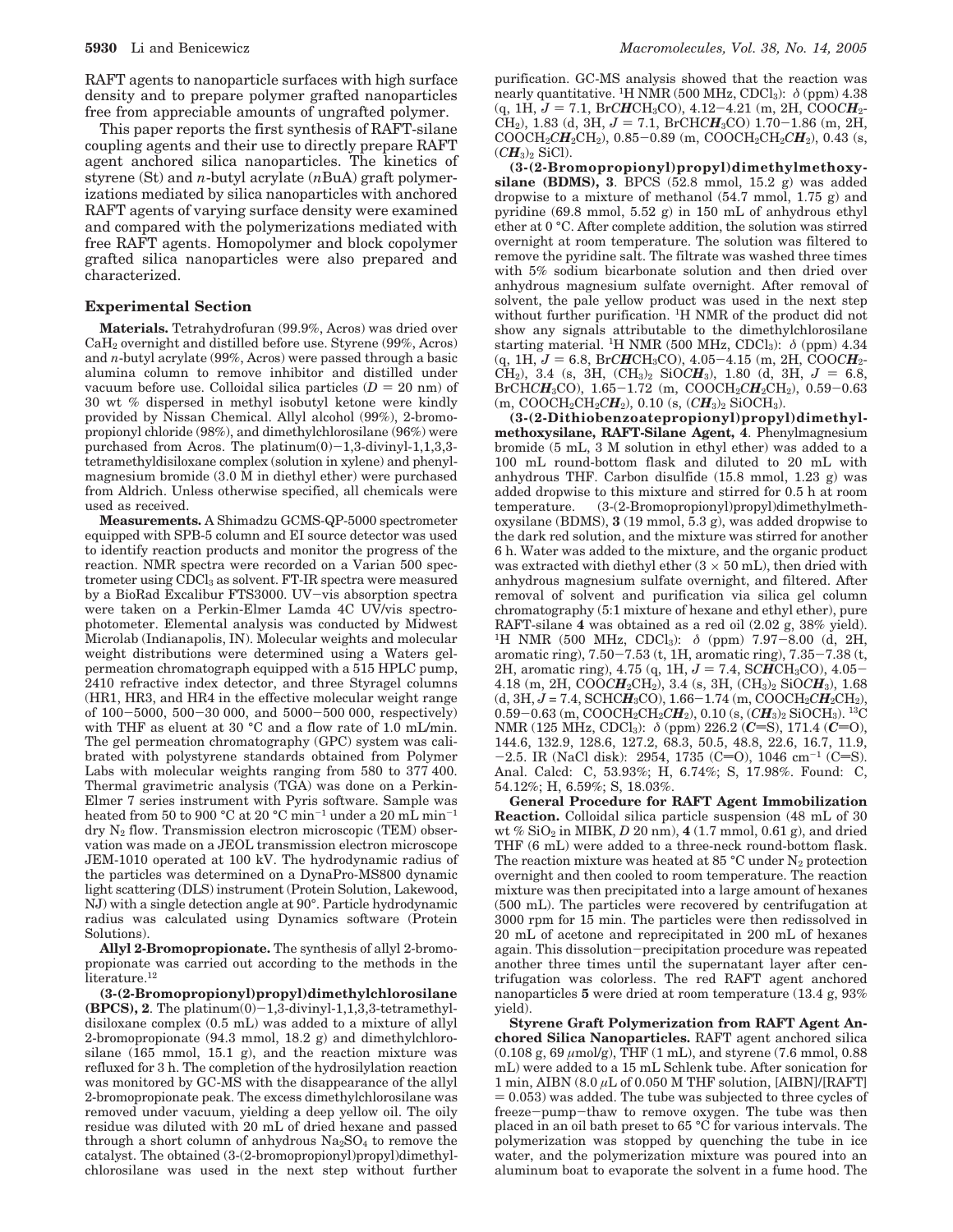

aluminum boat was then transferred to a vacuum oven to remove traces of solvent and monomer at 30 °C overnight to determine the monomer conversions via gravimetry. A monomer conversion of 12% was reached after 24 h. The cleaved PSt had a number-average molecular weight of 15 300 and a PDI of 1.08.

**Butyl Acrylate Graft Polymerization from RAFT Agent Anchored Silica Nanoparticles.** RAFT agent anchored silica (0.201 g, 69  $\mu$ mol/g) and *n*-butyl acrylate (6.9 mmol, 1 mL) were added to a 15 mL Schlenk tube. After sonication for 1 min, AIBN (21.0  $\mu$ L of 0.050 M THF solution, [AIBN]/[RAFT]  $= 0.076$ ) was added. The tube was subjected to three cycles of freeze-pump-thaw to remove oxygen. The tube was then placed in an oil bath preset to 70 °C for various intervals. The polymerization was stopped by quenching the tube in ice water, and the polymerization mixture was poured into an aluminum boat to evaporate the solvent in a fume hood. The aluminum boat was then transferred to a vacuum oven to remove traces of solvent and monomer at 30 °C overnight to determine the monomer conversion via gravimetry. A monomer conversion of 18% was reached after 9 h. The cleaved PBuA had a number-average molecular weight of 16 000 and a PDI of 1.08.

**Synthesis of SiO2-***graft***-(PBuA-***block***-PSt).** SiO2-*graft*-PBuA (0.1 g), styrene (130 mmol, 1.50 mL), and toluene (1.5 mL) were added to a 15 mL Schlenk tube. The tube was subjected to three cycles of freeze-pump-thaw to remove oxygen. The tube was then placed in an oil bath preset to 100 °C for 3 h. The polymerization was stopped by quenching the tube in ice water, and the polymerization mixture was poured into an aluminum boat to evaporate the solvent in fume hood. The aluminum boat was then transferred to a vacuum oven to remove traces of solvent and monomer at 30 °C overnight to determine the monomer conversion via gravimetry. A monomer conversion of 10% was reached after 3 h. The cleaved PSt-*block*-PBuA had a number-average molecular weight of 32 000 and a PDI of 1.14.

**General Procedures for Cleaving Grafted Polymer from Particles.** Generally phase transfer agent Aliquat 336 was required to transfer the HF in the aqueous phase to the organic phase to efficiently etch the silica of polymer grafted silica particles.<sup>14</sup> In this work, a slightly modified procedure was used to cleave the polymer from the silica nanoparticles. In the modified procedure, a relatively large amount of THF was used as the cosolvent for both the polymer grafted silica and HF(aq) solution. Phase transfer agent Aliquat 336 was not used since it has a GPC molecular weight of ≈1000 which will overlap with the low molecular weight polymer fraction, thereby complicating the molecular weight and polydispersity calculations.

In a typical experiment, polystyrene (50 mg) grafted silica particles were dissolved in THF (3 mL). HF (0.2 mL, 49% in aq) was added, and the solution was allowed to stir at room temperature overnight. The solution was poured into a PTFE Petri dish and allowed to stand in a fume hood overnight to evaporate the volatiles. The recovered PSt was then subjected to GPC analyses. Similar procedures were used to recover PBuA and block copolymers.

### **Results and Discussion**

**RAFT-Silane Coupling Agent.** One of the goals of this work was to attach the RAFT agent directly to the nanoparticle surface. In general, attachment of the RAFT agent to nanoparticles can be accomplished through either the Z or R group. Mayadunne et al. compared polymerizations mediated by two star RAFT agents, independently attached to the core through the Z and R groups and demonstrated that the star RAFT agent attached to the core through the Z group produced star polymer free from star-star coupling.34 However, this methodology may not be applicable to the preparation of polymer brushes grafted onto nanoparticles. If the Z group of a RAFT agent was attached to a nanoparticle, the chain transfer reactions between free polymeric radicals and attached polymeric RAFT agents would occur near the surface of the particle. Steric hindrance of the attached polymer chains could severely limit the efficiency of this chain transfer reaction, therefore leading to a loss of control over the molecular weight and polydispersity. The mechanistic similarities between star RAFT agents attached to the core through the Z group and the "grafting to" technique, and the intrinsic difficulties of the "grafting to" technique as discussed above prompted us to design RAFT agents anchored onto silica nanoparticles through the R group moiety. The synthesis of a dithioester compound also containing a dimethylmethoxysilane (RAFT-silane) headgroup, **4**, is shown in Scheme 1. The methoxysilane group was used to anchor the dithioester to the substrates, thus leaving the pendant dithioester to mediate the RAFT polymerization. The reaction first involved the synthesis of allylic  $\alpha$ -bromoester 1, which was followed by the hydrosilylation reaction to prepare compound **2** with a chlorosilane headgroup. Reaction of **2** with methanol converted the highly reactive chlorosilane to the more stable methoxysilane compound **3** capable of withstanding the conditions of the subsequent reactions. This silane agent **3** was then reacted with bromomagnesium dithiobenzoate to prepare the desired RAFT-silane agent **4** with a purified yield of 38%. This yield was lower than the model reaction of the dithiosalt with ethyl bromoisopropyrate (62% yield, **6**), which could be attributed to the instability of the methoxysilane group or the absorption to silica gel during column chromatography.

**Nanoparticle Functionalization.** The silane coupling reaction was conducted by heating the RAFTsilane agent **4** with colloidal silica particles dispersed in methyl isobutyl ketone (MIBK) at 85 °C overnight. Subsequent dispersion of the modified particles in acetone followed by precipitation in hexane and cen-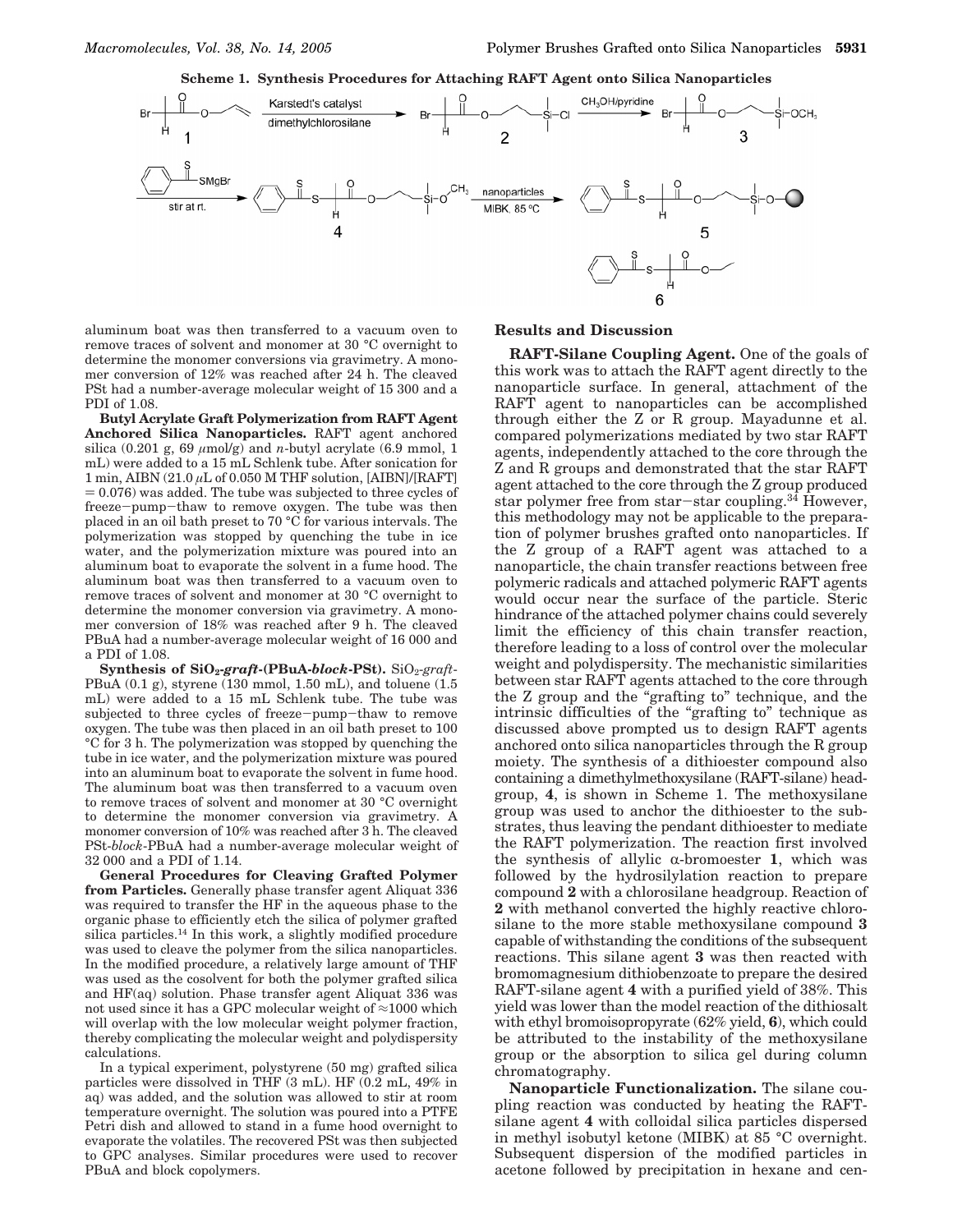

**Figure 1.** FT-IR spectra (KBr pellet) of bare silica nanoparticles and RAFT agent anchored silica nanoparticles.

trifugation steps were used to remove the unreacted RAFT-silane and side products such as the dimerized RAFT-silane product. Since the side products and unreacted RAFT-silane agent were all red compounds, it was very easy to determine whether the modified silica nanoparticles were purified by simply observing the color of the supernatant after centrifugation. Generally, the supernatant was colorless after three such dispersion-precipitation-centrifugation cycles, which indicated the modified silica nanoparticles were free from unattached RAFT agents. During the submission of this work, Skaff et al. reported the synthesis of trithiocarbonate functionalized cadium selenide nanoparticles via ligand coordination and polymerizations using such particles.35

Figure 1 shows the partial FT-IR spectra of the bare silica and RAFT agent anchored silica. Characteristic absorption bands were clearly visible at  $1716.3 \text{ cm}^{-1}$  due to the carbonyl group and at 1449.9 and 688  $\rm cm^{-1}$  due to the phenyl ring. The thiocarbonyl absorption at 1120 cm-<sup>1</sup> was not observed due to the overlap with the strong absorption of bare silica. The attachment of the RAFT-silane agent **4** onto silica nanoparticles was also confirmed by UV-vis spectra. The structurally similar RAFT agent **6** showed absorptions at 300 and 228 nm due to the dithiobenzoyl group and ester group, respectively. After the immobilization reaction, the ultravioletvisible spectra of the RAFT agent anchored silica particles revealed very similar absorption bands at 300 and 228 nm. The amount of RAFT agent on the modified silica nanoparticles was determined quantitatively by comparing the absorption at 300 nm for the RAFT agent anchored silica nanoparticles **5** to a standard absorption curve made from known amounts of the free RAFT agent **6**.

To investigate the effect of surface density of the anchored RAFT agents on the controlled radical polymerization behavior, silica nanoparticles with different RAFT agent graft densities were prepared by systematically varying the ratio of the amounts of RAFT-silane agent and silica particles in the reactions. The amount of RAFT agent attached to the particle surface ranged from 37 to 171  $\mu$ mol/g as determined by UV-vis spectroscopy. RAFT agent surface densities (number of RAFT agents/nm<sup>2</sup>) were calculated using a similar procedure reported by Pyun et al.17 with the assumption that the density of RAFT agent anchored silica nanoparticles was comparable to that of bulk silica (2.07 g/cm3). Figure 2 shows the graft densities of RAFT agent vs the concentration of the RAFT-silane agent **4** used in the reaction. It can be seen that surface coverage of



**Figure 2.** Graft densities of  $SiO_2-RAFT$  **5** as a function of the silane concentration ( $\mu$ mol of RAFT-silane/g of silica nanoparticle) utilized for deposition. The silane concentration is given in the same units as the graft density.

the particles with RAFT agents can be varied in a controlled manner from 0.15 to 0.68 RAFT agents/nm2. These silica particles with various RAFT agent surface densities, therefore, can be used to prepare thinly to densely populated polymer grafted nanoparticles.

**Homopolymerization.** To minimize polymeric radical recombination due to the reported "surface radical migration" effect,33 particles with low RAFT agent surface density (69  $\mu$ mol/g, 0.28 RAFT agents/nm<sup>2</sup>) and low AIBN/CTA ratio (0.053 for styrene) were utilized. The polymerizations were conducted at low conversion range (<20%) to avoid possible gelation or interparticle polymeric radical coupling.17 These measures will also help to reduce the amount of free polymer derived from the radicals formed by AIBN decomposition, which is influenced by the AIBN/CTA ratio, AIBN initiation efficiency, and monomer conversion. Styrene radical polymerization mediated by the free RAFT agent, ethyl *S*-thiobenzoyl-2-thiopropionate (**6**), was also conducted at the identical conditions for comparison. The results of the kinetic studies for styrene polymerization mediated by RAFT agent anchored silica nanoparticles **5** (two graft densities) and free RAFT agent **6** are shown in Figure 3. The graph shows an almost linear relationship between monomer consumption and time for both cases over the conversion range studied, which indicates a constant free radical concentration during the polymerization. However, the polymerizations mediated by anchored RAFT agent **5** were apparently slower than the model polymerization mediated by free RAFT agent **6** at identical conditions. Similar features were also observed for the polymerization of *n*-butyl acrylate mediated by RAFT agent anchored silica nanoparticles **5** at 70 °C with an AIBN/CTA ratio of 0.076 (Figure 4). After an induction period of approximately 2-3 h, monomer conversion increased linearly with time. Again, the model polymerization mediated with free RAFT agent **6** showed an apparently higher polymerization rate and no induction period. The polymerization retardations for RAFT polymerization have been observed and discussed extensively.36-<sup>42</sup> It was postulated to be due to the slow fragmentation of the intermediate polymeric radical<sup>36-38,41</sup> or irreversible intermediate polymeric radical termination.39,42 This retardation ef-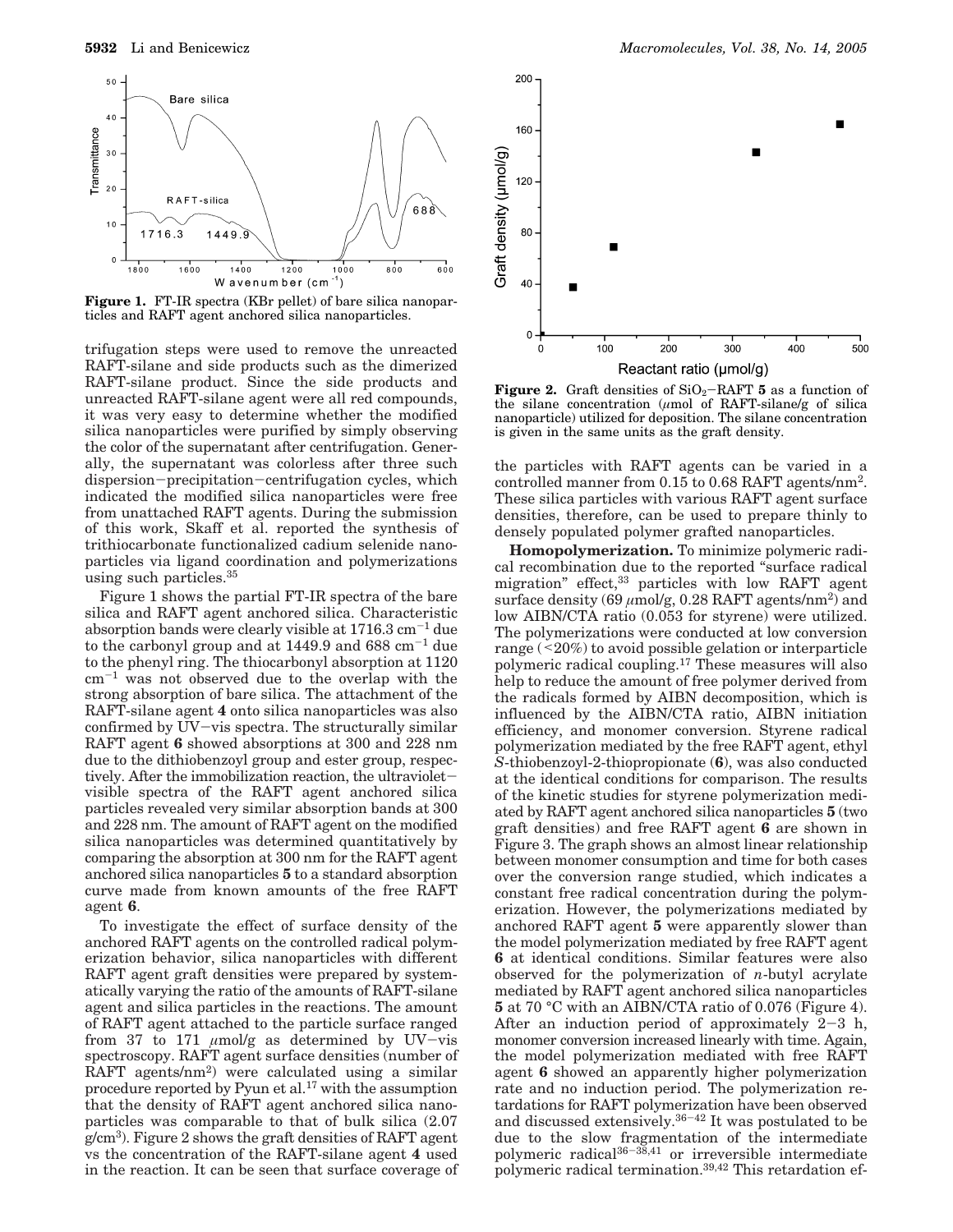

**Figure 3.** Pseudo-first-order rate plot for the polymerization of styrene (4.1 M in THF) with AIBN as initiator (2.1  $\times$  10<sup>-4</sup> M) mediated with RAFT agent anchored silica nanoparticles **5** (4  $\times$  10<sup>-3</sup> M; square, 69  $\mu$ mol/g; circle, 171  $\mu$ mol/g) and **6** (4  $\times$  10<sup>-3</sup> M, triangle). [AIBN]/[CTA] ratio was 0.053 for all polymerizations.



**Figure 4.** Pseudo-first-order rate plot for the polymerization of *n*-butyl acrylate (6.9 M) with AIBN as initiator (1.05  $\times$  10<sup>-3</sup> M) mediated with RAFT agent anchored silica nanoparticles  $5(1.38 \times 10^{-2} \text{ M}; \text{ square}, 69 \mu \text{mol/g}; \text{circle}, 165 \mu \text{mol/g})$  and **6**  $(1.38 \times 10^{-2} \text{ M}, \text{triangle})$ . [AIBN]/[CTA] ratio was 0.076 for all polymerizations.

fect was also found to be dependent on RAFT agent concentration and became more pronounced with increasing RAFT agent concentration.<sup>40</sup> One key difference between surface anchored RAFT agent and the free RAFT agent mediated polymerizations is the localized concentration of RAFT agent. For the free RAFT agent mediated polymerization, the RAFT agents were distributed homogeneously throughout the reaction solution, and thus a constant RAFT agent concentration was maintained throughout the solution. However, in the case of surface anchored RAFT agents, the local concentration of RAFT agent on the nanoparticle surfaces was very high due to the immobilization of the RAFT agents. For the 69  $\mu$ mol/g anchored RAFT agent nanoparticles, the concentration of the RAFT agent in the volume of the surface layer extending 1 nm from the surface of the nanoparticle is calculated to be 0.42 M, which is more than 1 order higher than the normally used RAFT agent concentration  $(\sim 10^{-2}$  M) for polymerization. Once a



Figure 5. Dependence of molecular weight (solid line,  $M_{\text{n,theory}}$ ) and polydispersity on conversion for styrene polymerization in the presence of RAFT agent anchored silica nanoparticles **5** (69  $\mu$ mol/g).

radical in solution is transferred to the nanoparticle surface via a chain transfer reaction, the radical will prefer to degeneratively transfer to a nearby RAFT agent rather than propagate due to the locally high RAFT agent concentration, therefore leading to a more pronounced polymerization retardation compared with the free RAFT agent mediated polymerization. It can also be reasoned from the discussion above that the polymerization will be more retarded with increasing surface concentration of the anchored RAFT agent. Therefore, polymerization kinetics experiments of styrene mediated with higher surface density RAFT agent anchored silica nanoparticles  $(171 \mu \text{mol/g})$  were conducted at the identical conditions ([AIBN]/[CTA] of 0.053). Indeed, it was observed that the polymerization rate was apparently lower than the low surface density RAFT agent anchored nanoparticles  $(69 \mu \text{mol/g})$  and free RAFT agent mediated polymerization (Figure 3). The same polymerization rate trend was also followed by *n*-butyl acrylate polymerization as shown in Figure 4.

The controlled character of the styrene graft polymerization was demonstrated by the results in Figure 5, which showed that the number-average molecular weight increased linearly with monomer conversion, measured molecular weights were in general agreement with theoretical molecular weights, and molecular weight distributions were generally very narrow  $(1.2)$ . These data showed that the anchored RAFT agents participated in the polymerization with a high activity (defined as the ratio of  $M_{\text{n,theoretical}}$  and  $M_{\text{n,GPC}}$ <sup>17</sup> of 80% and were not hindered by their attachment to the nanoparticle surfaces. In previous work on the graft polymerization of styrene from nanoparticle surfaces using RAFT, considerable low molecular weight tailing and high molecular weight humps were observed.33 This was attributed to the surface radical migration effect and termination by recombination. In our work, only slight amounts of high molecular weight chains were observed in the GPC curves of the cleaved PSt at 12% monomer conversion (Figure 6). This could be ascribed to the low AIBN/CTA ratio (0.053), low polymerization temperature (65 °C), and low RAFT agent surface density utilized for the polymerization which resulted in a low probability of polymeric radical termination by combination. The molecular weight of the cleaved PBuA also increased linearly with conversions and molecular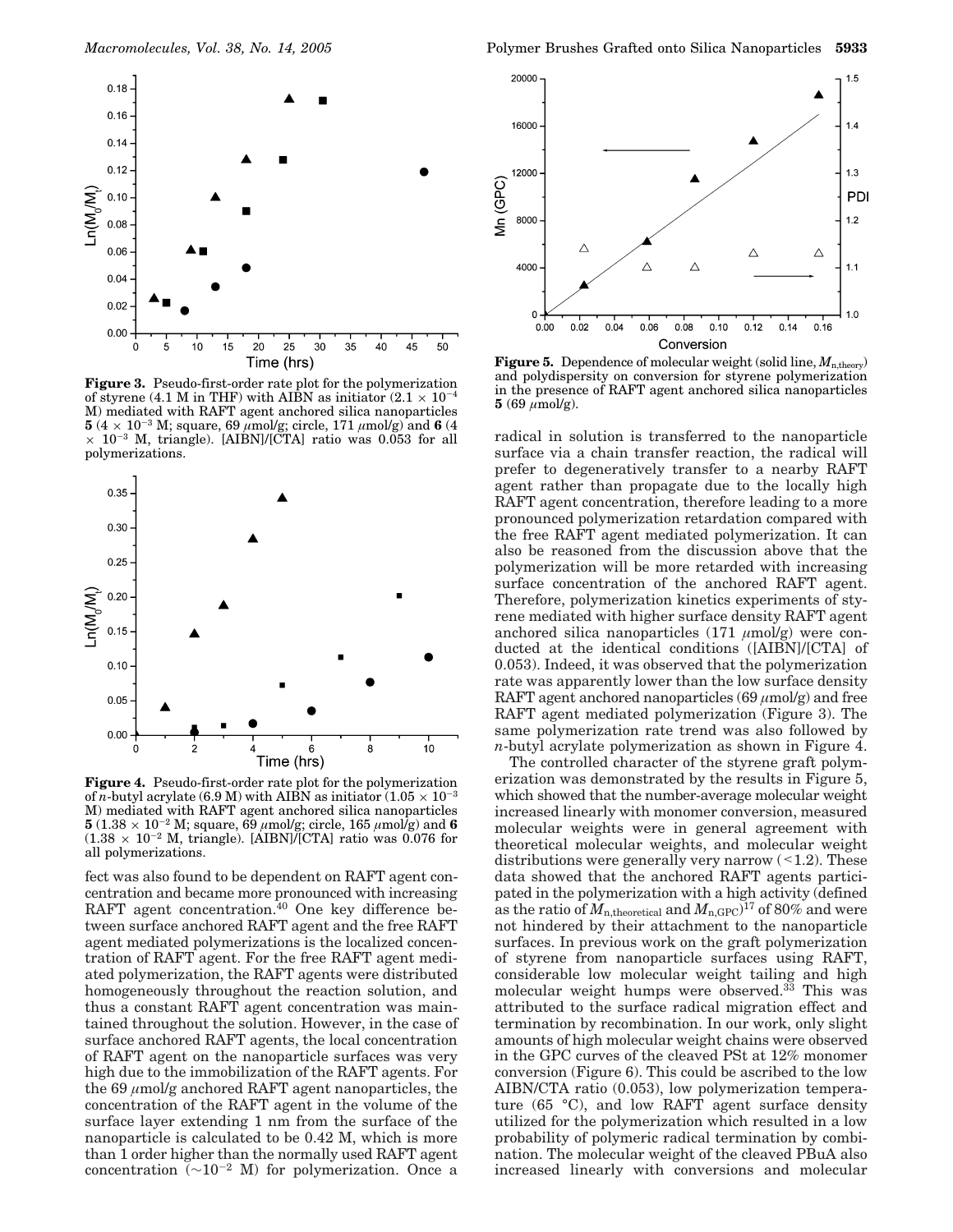

**Figure 6.** GPC traces of cleaved polystyrene of styrene graft polymerization in THF for (a)  $2.\overline{2}\%$  conversion,  $M_n = 2500$ ; (b) 5.8% conversion,  $M_n = 6200$ ; (c) 12% conversion,  $M_n =$ 15 200; [St] = 4.1 M, [AIBN] =  $2.1 \times 10^{-4}$  M, [5] =  $4 \times 10^{-3}$ M.



**Figure 7.** Dependence of molecular weight and polydispersity on conversion for *n*-butyl acrylate polymerization in the presence of RAFT agent anchored silica nanoparticles **5** (triangle,  $69 \mu \text{mol/g}$ ) and free RAFT agent **6** (circle).

weight distributions were generally very narrow  $(1.15)$ . Although the accurate molecular weight of the grafted PBuA cannot be determined by GPC calibrated with PSt or PMMA standards, a comparison of the plot of  $M_{n,\text{GPC}}$ vs conversion between the anchored RAFT agent system and free RAFT agents system targeting the same molecular weight could be used to evaluate the relative activity of the anchored RAFT agents. The results of these polymerizations (Figure 7) show that the molecular weights and polydispersities were unaffected by the surface attachment of the RAFT agent. This clearly demonstrated that the ability of the anchored RAFT agent to control the molecular weight and polydispersity for BuA polymerization was comparable to the free RAFT agent. GPC traces of the cleaved PBuA were generally symmetrical up to 18% monomer conversion, and significant high molecular weight humps or low molecular weight tailing were not observed (Figure 8). These results showed that the extensive "surface radical migration" of RAFT polymerization could be relieved by using the approach outlined in this paper.

Although determination of the amount of ungrafted polymer will be discussed in detail in a future paper, preliminary work with as-prepared PSt grafted fumed



**Figure 8.** GPC traces of cleaved PBuA of *n*-butyl acrylate graft polymerization in THF for (a) 1.4% conversion,  $M_n =$  $2200$ ; (b) 7% conversion,  $M_n = 7600$ ; (c) 18% conversion,  $M_n =$ 16 000;  $[n-BuA] = 6.9$  M,  $[AIBN] = 1.05 \times 10^{-3}$  M,  $[5] = 1.38$  $\times$  10<sup>-2</sup> M.



**Figure 9.** TGA analysis of as-prepared PSt grafted fumed silica (solid line) and purified PSt grafted fumed silica (dash line).

silica  $(M_n 13\,200, \text{ PDI } 1.26, \text{ conversion } 16.6\%)$  showed that the fraction of ungrafted polymer estimated by TGA (Figure 9) was only 9% after the particles were thoroughly washed with toluene by two repeated cycles of dispersion-centrifugation (10 000 rpm for 1 h). We conclude that the immobilization of the RAFT agent onto silica nanoparticles is an efficient method for preparing polymer brushes on nanoparticle surfaces.

**Block Copolymerization.** With controlled radical polymerization methods, both homopolymers and block copolymers can be grafted onto the particle surface. For the design of nanocomposite properties, the outer block could be the block compatible with a polymer matrix, and the inner block could be designed with specific interphase properties. The chain extension to form block copolymers could also be used as a qualitative indication of the "livingness" of the homopolymer grafted from the particle surface.

In the chain extension experiments, PBuA homopolymer grafted silica nanoparticles were first prepared with a monomer conversion of 9.8% (8 h, 70 °C). The cleaved polymer had a number-average molecular weight (GPC)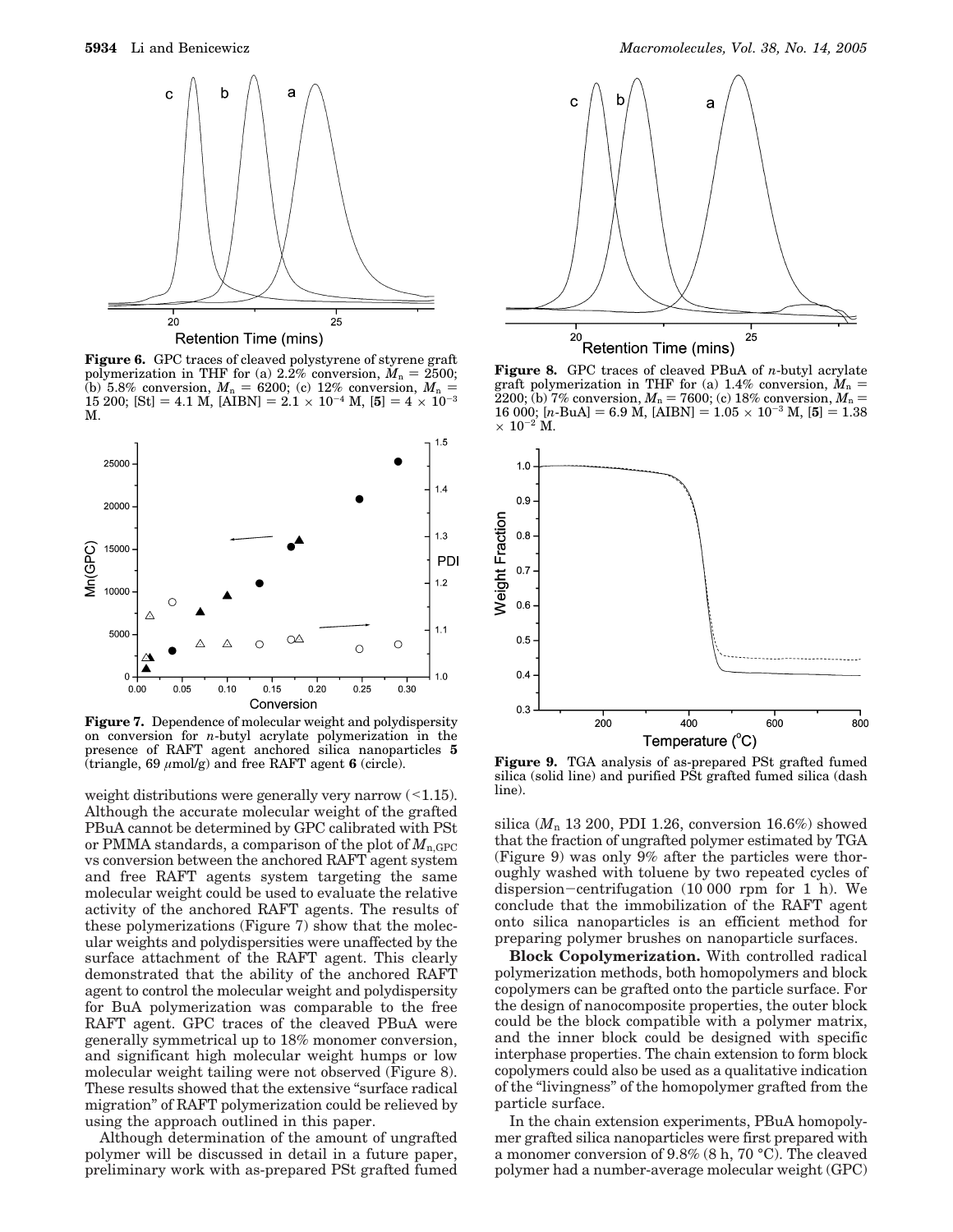

**Figure 10.** GPC traces for polymer from SiO<sub>2</sub>-graft-PBuA and  $SiO<sub>2</sub>-graff-(PBuA-block-PSt)$ , cleaved PBuA (dotted line,  $M<sub>n</sub>$  =  $10\,500$ ,  $PDI = 1.09$ ) and cleaved PBuA-*block*-PSt (solid line,  $M_n = 32\,000$ , PDI = 1.14).



**Figure 11.** TEM images of bare (a) silica nanoparticles and (b) PBuA grafted silica nanoparticles.

of 10 500 and a PDI of 1.09. The isolated PBuA grafted silica nanoparticles bearing a dithioester end group were then used as macro-RAFT agents for the chain extension with styrene to prepare  $P(St-block-BuA)$ -graft-SiO<sub>2</sub>. The styrene conversion was 10% after 3 h at 100 °C. The final cleaved PSt-*block*-PBuA had a number-average molecular weight of 32 000 and a PDI of 1.14. The complete shift of the GPC trace (Figure 10) and low polydispersity  $(PDI = 1.14)$  of the final block copolymer again demonstrated the "livingness" of the PBuA macro-RAFT agents grafted onto silica nanoparticles and a very high reinitiation efficiency of the macro-RAFT agents. The small high molecular weight hump observed for the block copolymer could be attributed to the recombination of polystyrene radicals, as seen in the polystyrene homopolymers. DLS experiments of the particles in dilute THF solution also confirmed an increase of particle size for PBuA-*graft*-SiO<sub>2</sub> ( $D = 46$ ) nm) compared with the bare silica nanoparticle  $(D =$ 20 nm). Although it is desirable to obtain the size of P(St-*block*-BuA)-*graft*-SiO2, the interparticle termination of the polystyrene radicals as shown in the GPC trace (Figure 10) made it difficult to prepare a clean solution for light scattering experiments.

**Characterization of the Grafted Nanoparticles.** TEM was used to characterize the morphology of the polymer grafted silica nanoparticles. Thin layers of PBuA grafted silica nanoparticles were prepared by casting a drop of dilute suspension of grafted nanoparticles in THF onto a copper grid and evaporating the solvent. Figure 11a shows the TEM image of the silica

nanoparticles with the RAFT agent attached to the surface which agglomerated after solvent evaporation. Figure 11b shows the TEM image of PBuA  $(M_n 22 400)$ , PDI 1.15) grafted silica nanoparticles. It clearly revealed that the particles were well dispersed in the matrix of poly(butyl acrylate) brushes, and no silica particle agglomerates were observed. The distance between particles was much larger than the distance between RAFT agent anchored silica nanoparticles, and this distance was determined by the molecular weight of homo-poly(butyl acrylate) brushes.

## **Conclusions**

A general scheme for the design and synthesis of RAFT-silane agents was proposed. The first RAFTsilane agent was prepared which was used to directly attach a RAFT agent to the surface of silica nanoparticles. The surface density of the RAFT agent could be controlled by the ratio of reactants in the functionalization reaction. Controlled radical polymerizations were conducted that produced narrow polydispersity polymers with predictable molecular weights without the need for additional free RAFT agent. Preliminary results showed that this approach for grafting polymer chains onto nanoparticles resulted in high  $(>80%)$  graft efficiency. The kinetics of St and *n*BuA surface polymerizations mediated by the RAFT agent anchored silica nanoparticles with two different surface densities were investigated and compared with model polymerizations mediated by free RAFT agents. Polymerization retardation was observed for the surface anchored RAFT agent mediated polymerization and was ascribed to the locally high RAFT agent concentration near the particle surface. Despite the retardation effect, well-defined PSt and PBuA grafted nanoparticles could be prepared by the polymerization mediated by the surface anchored RAFT agent. The synthesis of polymer brushes grafted onto silica nanoparticles was confirmed by TEM analysis which showed that the particles were homogeneously functionalized with polymer chains. Poly(St-*block*-BuA) copolymers grafted onto silica nanoparticles could be prepared from the poly( $BuA\text{-}graf\text{-}SiO_2$ ) macro-RAFT agent.

**Acknowledgment.** The authors thank Eastman Kodak Company for their generous financial support through the Nanoscale Science and Engineering Initiative of the National Science Foundation under NSF Award DMR-0117792.

#### **References and Notes**

- (1) Alivisatos, A. P. *Science* **1996**, *271*, 933-937.
- (2) Golden, J. H.; Deng, H. B.; Disalvo, F. J.; Thompson, P. M.; Frechet, J. M. *Science* **1995**, *268*, 1463-1466.
- (3) Ash, B. J.; Siegel, R. W.; Schadler, L. S. *Macromolecules* **2004**, *37*, 1358-1369.
- (4) Ash, B. J.; Rogers, D. F.; Wiegand, C. J.; Schadler, L. S.; Siegel, R. W.; Benicewicz, B. C.; Apple, T. *Polym. Compos.* **2002**, *23*, 1014-1025.
- (5) Prucker, O.; Ruhe, J. *Macromolecules* **1998**, *31*, 592-601.
- (6) Tsubokawa, N.; Machida, S.; Yoshikawa, S. *J. Polym. Sci., Polym. Chem.* **2002**, *36*, 3165-3172.
- (7) Yoshikawa, J.; Tsubokawa, N. *Polym. J.* **1996**, *28*, 317-322.
- (8) Zhao, B.; Brittain, W. J.; Zhou, W.; Cheng, S. Z. D. *J. Am. Chem. Soc.* **2000**, *122*, 2407-2408.
- (9) Vidal, A.; Guyot, A.; Kennedy, J. P. *Polym. Bull. (Berlin)* **1982**, *6*, 401-407.
- (10) Vidal, A.; Guyot, A.; Kennedy, J. P. *Polym. Bull. (Berlin)* **1980**, *2*, 315-327.